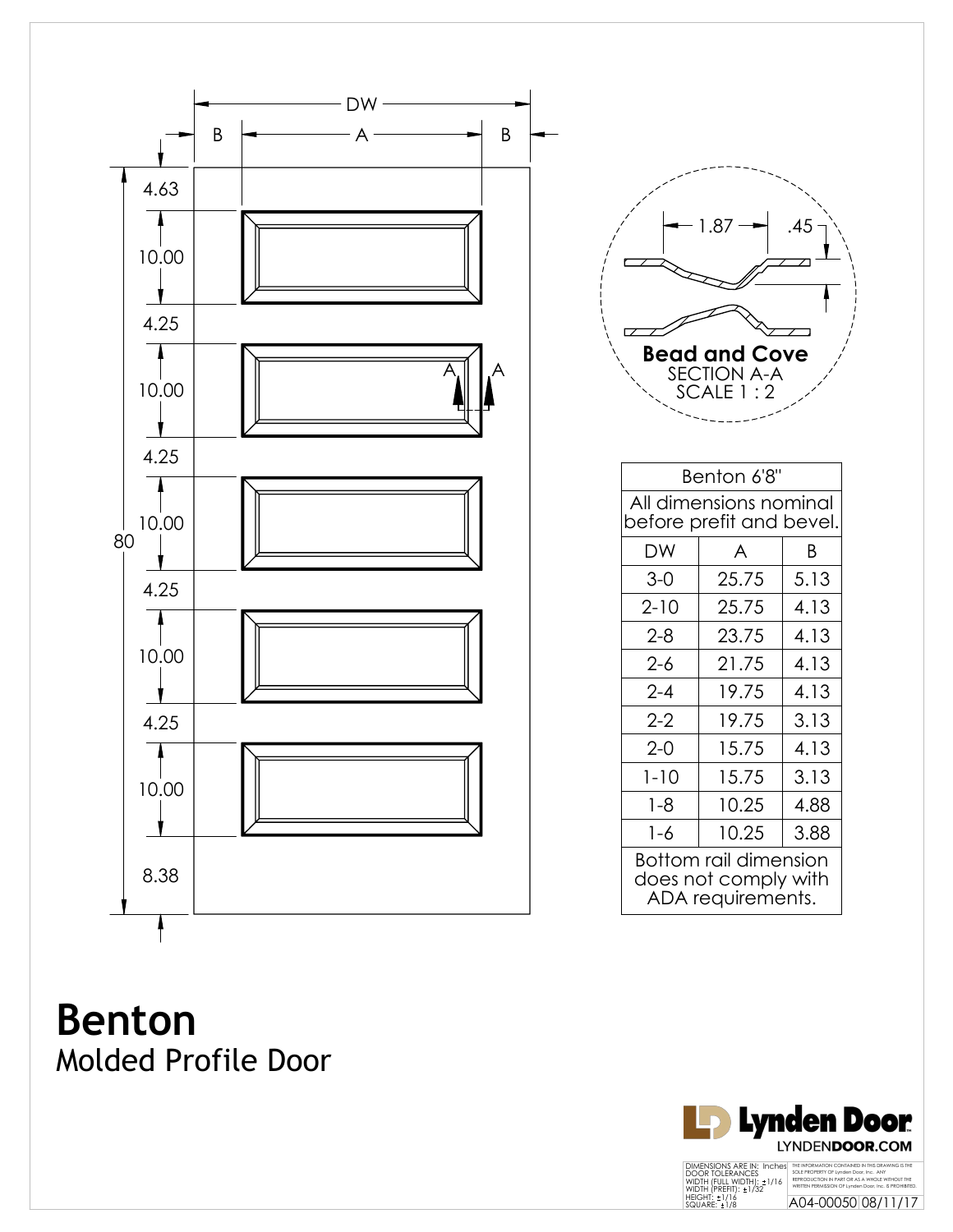



| Benton 8'0"                                                 |       |      |  |  |  |  |
|-------------------------------------------------------------|-------|------|--|--|--|--|
| All dimensions nominal<br>before prefit and bevel.          |       |      |  |  |  |  |
| DW                                                          | A     | Β    |  |  |  |  |
| $3-0$                                                       | 25.75 | 5.13 |  |  |  |  |
| $2 - 10$                                                    | 22.5  | 5.75 |  |  |  |  |
| $2 - 8$                                                     | 22.5  | 4.75 |  |  |  |  |
| $2 - 6$                                                     | 20.5  | 4.75 |  |  |  |  |
| $2 - 4$                                                     | 18.5  | 4.75 |  |  |  |  |
| $2 - 2$                                                     | 14.5  | 5.75 |  |  |  |  |
| $2-0$                                                       | 14.5  | 4.75 |  |  |  |  |
| $1 - 10$                                                    | 14.5  | 3.75 |  |  |  |  |
| $1 - 8$                                                     | 8.5   | 5.75 |  |  |  |  |
| $1 - 6$                                                     | 8.5   | 4.75 |  |  |  |  |
| Bottom rail dimension<br>complies with ADA<br>requirements. |       |      |  |  |  |  |

**Benton** Molded Profile Door